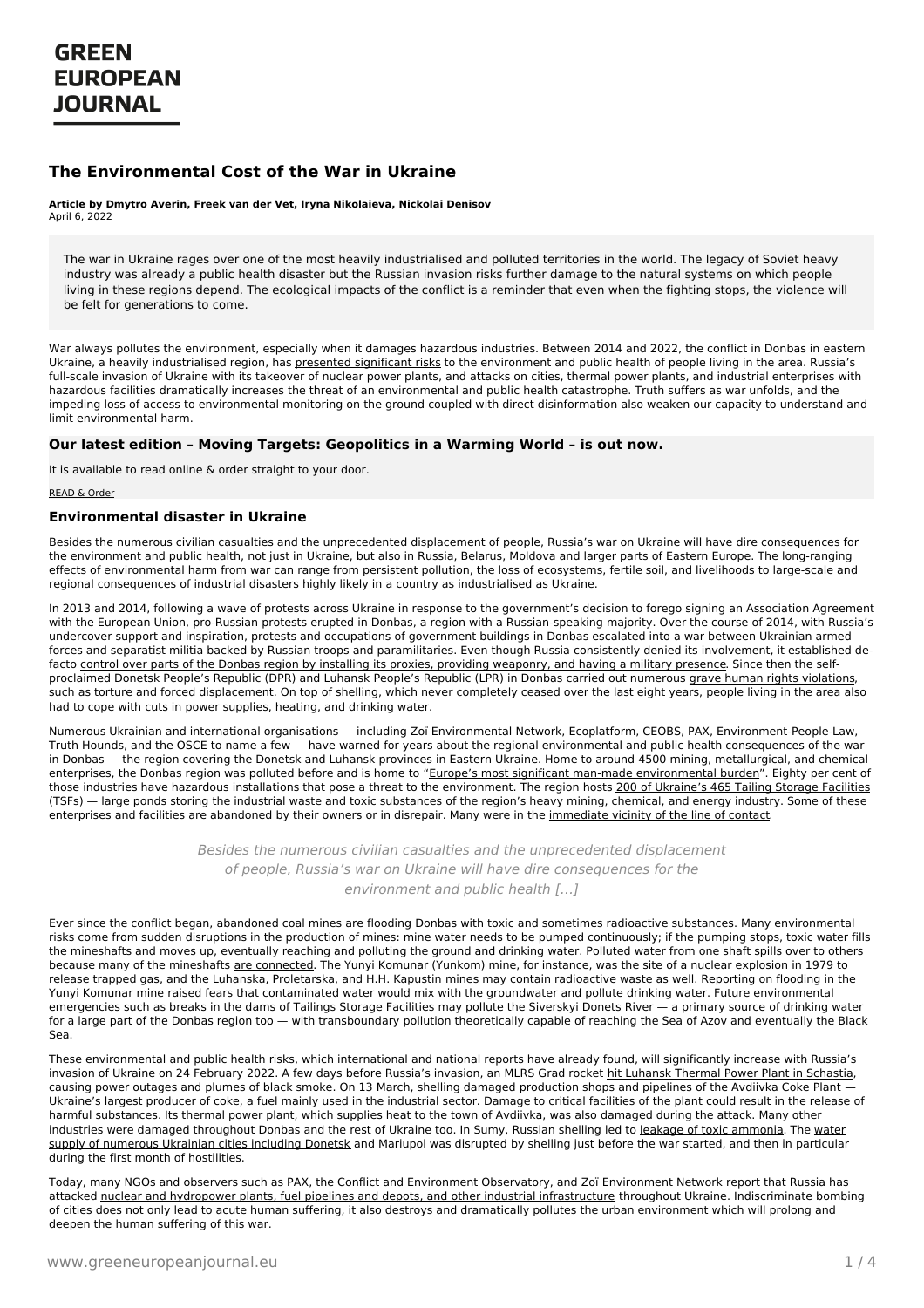# **GREEN EUROPEAN JOURNAL**

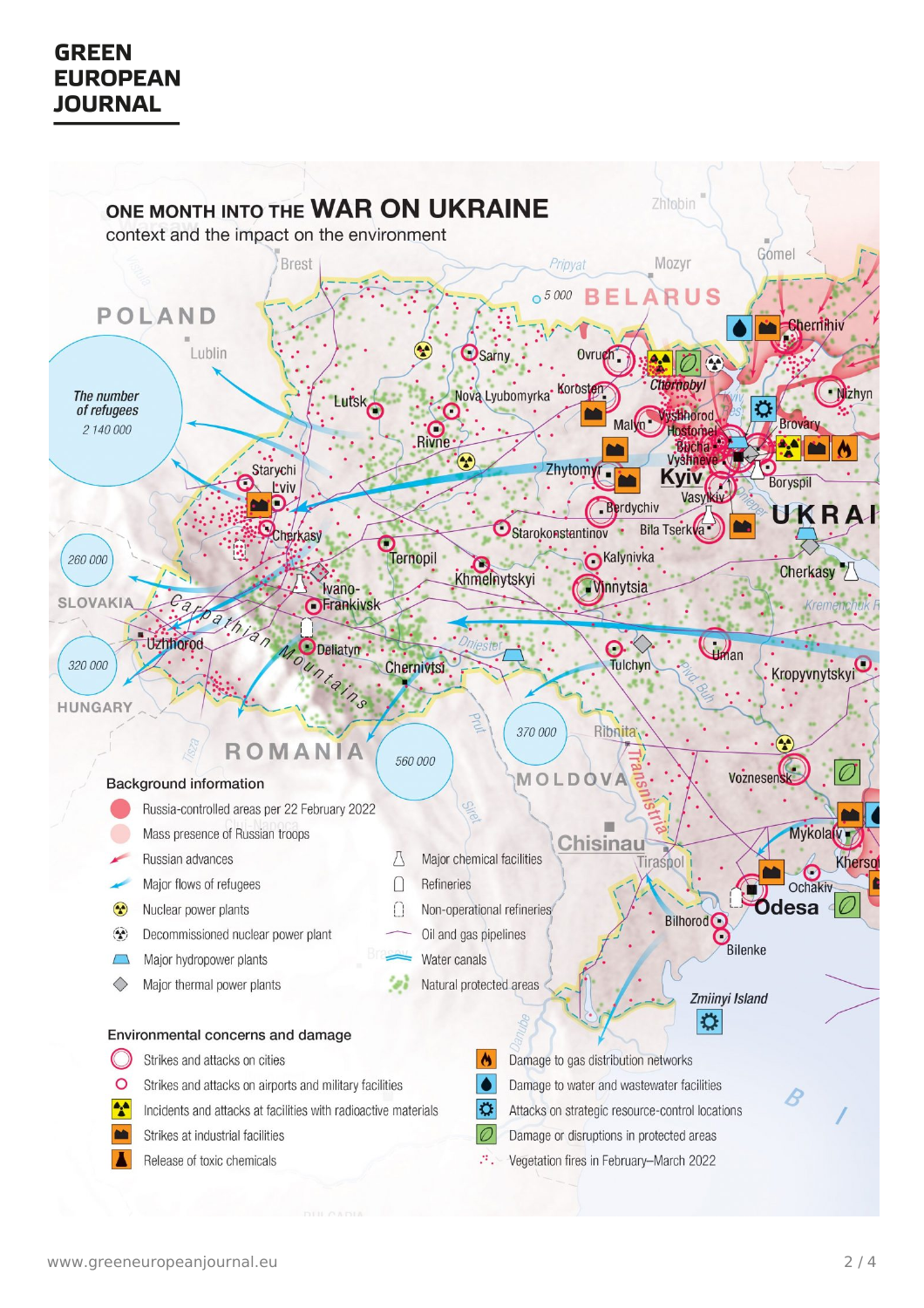#### **Nuclear fears and toxic floods**

The severe environmental risks of this war were clear from the outset. Russian troops moving through the exclusion zone of the Chornobyl Nuclear Power Plant – the site of the 1986 nuclear disaster – caused gamma radiation to spike. On 9 March, reports about a power outage, exhausted staff, and a loss of communication with [Chornobyl](https://www.iaea.org/newscenter/pressreleases/update-17-iaea-director-general-statement-on-situation-in-ukraine) Nuclear Power Plant, raised further concerns of eventual radiation-loaded accidents. On March 10, an airstrike cut the power supply for the research nuclear facility "Source of Neutrons" in Kharkov. Fire by Russian tanks damaged reactors at the [Zaporiz'ka](https://mepr.gov.ua/en/news/39028.html) Nuclear Power plant, taking them out of operation and switching them off the power grid. Although in its later [update](https://www.iaea.org/newscenter/pressreleases/update-17-iaea-director-general-statement-on-situation-in-ukraine) the [International](https://www.iaea.org/) Atomic Energy Agency (IAEA) reported that the radiation levels in all operational reactors in Ukraine were normal, there is no direct way to confirm this, and the safety of nuclear facilities in close proximity to the front line remains highly compromised.

While people have deep-rooted fears of nuclear catastrophe, disasters following damaged and leaking Tailing Storage Facilities of chemical and mining industries are equally worrisome. From afar, storage facilities resemble still lakes, but these large, dammed structures store the toxic sludge, water, and residue ore from the mining process. Left unattended, these facilities are prone to damage and can leak contaminated wastewater into the environment, eventually reaching ground- and surface waters.

Tailing Storage Facilities can break because of internal erosion, lack of maintenance, or external hazards such as military threats. Catastrophes connected to dam failures are increasingly common around the world. Just ten years ago the spill at miner Talvivaara in Sotkamo, Finland — a company primarily mining for nickel and zinc, with uranium as a by-product — contaminated at least 100 hectares of lake and marshlands with heavy metals and uranium. A cyanide spill near Baia Mare, Romania in 2000 by the gold-mining company Aurul polluted the Tisza River and long stretches of the Danube, and was, at the time, referred to as the worst environmental disaster in Europe since Chornobyl.

Today the war in Ukraine puts its 465 storage facilities with over six billion tons of toxic waste at great risk of being damaged by accidental or intentional fire. Around 60 per cent of Ukraine's Tailing Storage [Facilities](https://media.voog.com/0000/0036/1658/files/SUMMARY_Donbas%20TSFs_OSCE_published_eng.pdf) are old and some have been abandoned by their owners, and almost three quarters are considered potentially [dangerous.](https://www.umweltbundesamt.de/sites/default/files/medien/1410/publikationen/2018-05-04_texte_34-2018_tailings_safety_ukraine.pdf) Many storage facilities are located meters away from water bodies and are close to [towns](https://media.voog.com/0000/0036/1658/files/SUMMARY_Donbas%20TSFs_OSCE_published_eng.pdf). Potential failures could lead to the pollution of Ukraine's major rivers such as the *Dniester*, Dnipro, and Siverskyi Donets which flow through Russia, Moldova, and Belarus.

#### **Environmental warfare and disinformation**

The war in Ukraine is taking place amid a cautiously growing optimism about our ability to protect the environment during war as well as hold states and individuals accountable for wartime environmental harm. Until recently, the environmental consequences of war and conflict have largely been [ignored](https://ceobs.org/wp-content/uploads/2018/01/WEB_READY%25E2%2580%2593TRW_Pollution_Politics_Report.pdf) in international politics. As recently as 2014, former UN [Secretary-General](https://news.un.org/en/story/2014/11/482922-international-day-un-urges-protection-environment-ravages-war) Ban Ki-moon, still alleged that the environment remains a silent casualty of war. The latest developments such as the codification of the principles for the protection of the environment in relation to armed conflict by the UN International Law Commission (PERAC), expected to be finalised in 2022, and the proposed new legal [definition](https://static1.squarespace.com/static/5ca2608ab914493c64ef1f6d/t/60d7479cf8e7e5461534dd07/1624721314430/SE+Foundation+Commentary+and+core+text+revised+%25281%2529.pdf) of ecocide have renewed optimism for legal accountability and remedy for environmental harm during armed conflict. Widening the mandate of the International Criminal Court to include crimes against the environment further strengthens the cause, even if the threshold for convincing evidence may be unattainably high and collecting reliable data collection extraordinarily challenging during an active war.

Disruptions to regular environmental monitoring, lack of access to sites in the war zone, unreliable information in mainstream and social media as well as direct disinformation all contribute to this challenge. The latter not least indicates possibly planned "false flag" [operations](https://theconversation.com/what-are-false-flag-attacks-and-did-russia-stage-any-to-claim-justification-for-invading-ukraine-177879) with chemical, biological and even radioactive substances, as environmental information is increasingly [weaponised](https://ceobs.org/the-weaponisation-of-environmental-information-in-the-era-of-fake-news/). In 2018, false [documents](https://ceobs.org/the-weaponisation-of-environmental-information-in-the-era-of-fake-news/) distributed by a hacking group claimed that the US and the Ukrainian authorities had poisoned water supplies with radioactive material from nuclear waste from the Vakelenchuk storage facility. A Ukrainian environmental organisation [alleged](http://epl.org.ua/en/announces/ahenty-putina-prysvoily-rozrobku-ukrainckykh-ekolohiv-2/) that its report on shelling and environmental damage in Savur-Mohyla had been appropriated by Russian experts who used their findings to shift the blame for the shelling on Ukraine.

> Former UN Secretary General Ban Ki-moon alleged that the environment remains a silent casualty of war.

Countering such disinformation in the war becomes increasingly difficult as expertise vanishes because environmental experts are displaced or forced to flee the country along with 4.2 million Ukrainian refugees today. Yet many of them continue their work, and efforts are growing both within Ukraine and among the international community to ensure that environmental damage from this war is not left unaccounted for.

In this regard, international organisations such as the Red [Cross](https://www.icrc.org/en/document/president-international-committee-red-cross-arrives-moscow) could play a significant role in preventing disasters by negotiating on the basis of international humanitarian law to stop the attacks on hazardous facilities in Ukraine. There are rules on prohibitions regarding dams, dykes, and nuclear electrical generating stations, which are established under the Geneva [Convention](https://ihl-databases.icrc.org/customary-ihl/eng/docindex/v1_rul_rule42) and the Guidelines on the protection of the natural environment in armed conflict.

Besides supporting the collection and assessment of essential data and lending a helping hand to weakened environmental authorities at all levels, the international community should also get prepared to make significant efforts to support the post-war recovery of Ukraine, including restoration of the environment. It will also be essential to help Ukraine ensure that the enormous task of rebuilding the country and its economy is not carried out at new environmental costs.



Dmytro Averin is a Ukraine-based environmental expert of Zoï Environment Network. With more than 20 years of experience, he specialises in environmental security, monitoring, assessment and communication. He has hands-on experience and a long-standing cooperation with the OSCE on environmental issues in Donbas. He supported the European Environment Agency and the Ministry of [Environmental](https://www.greeneuropeanjournal.eu) Protection and Natural Resources with the introduction of a Shared Environmental Information System in Ukraine.